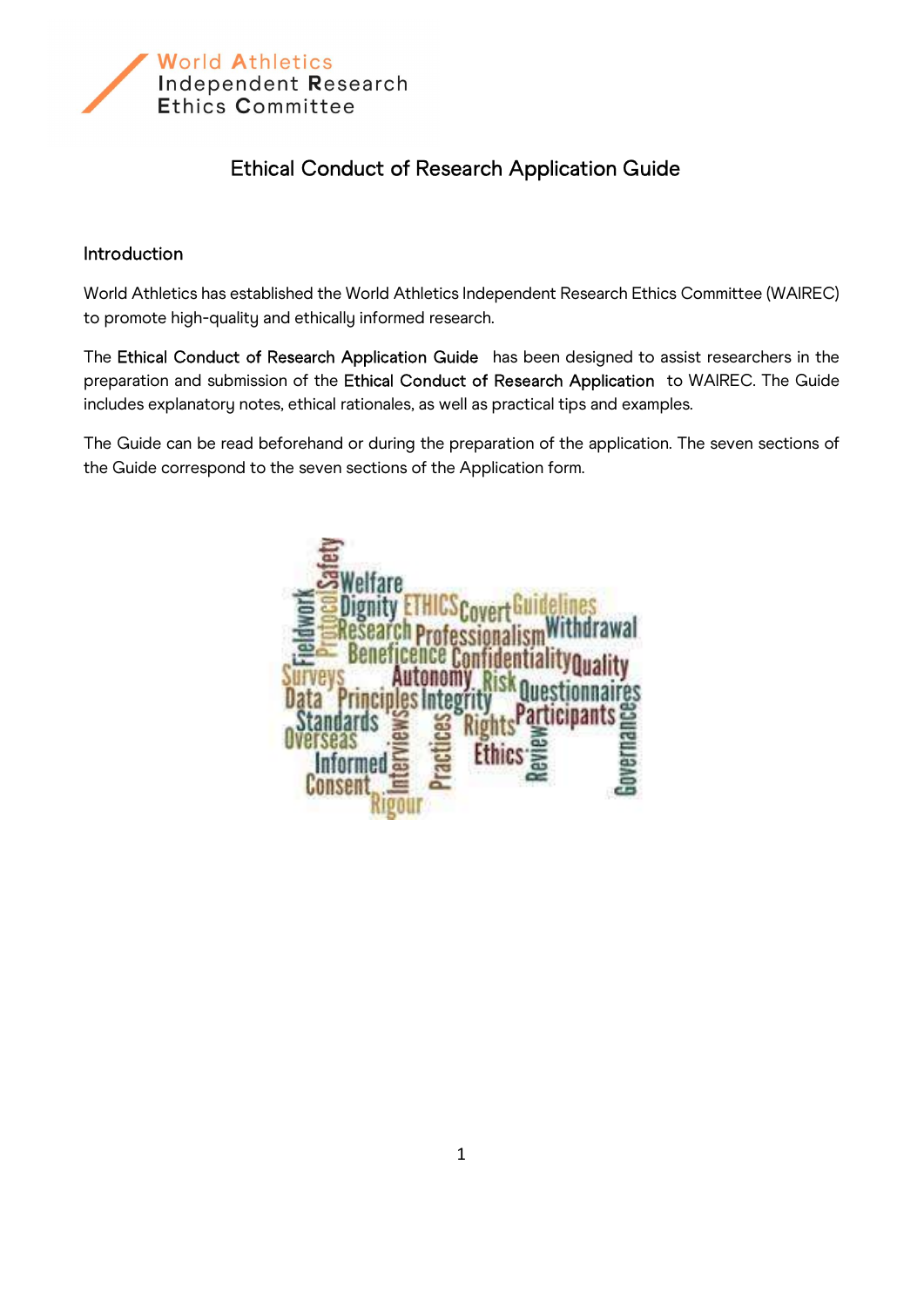

World Athletics<br>Independent Research<br>Ethics Committee

| <b>Project Overview</b>                                                                                                                                                                                                                                                                                                                                                                                                                                                                                                                                                                       |
|-----------------------------------------------------------------------------------------------------------------------------------------------------------------------------------------------------------------------------------------------------------------------------------------------------------------------------------------------------------------------------------------------------------------------------------------------------------------------------------------------------------------------------------------------------------------------------------------------|
| <b>Project Investigators</b><br>The clarification of funding sources for the project has ethical implications in<br>terms of the expectation of public dissemination of results in publicly funded<br>research and restrictions that might apply in privately funded research.                                                                                                                                                                                                                                                                                                                |
| <b>Research Background, Aims, and Relevance</b><br>Applicants must make it clear in plain language how the research can<br>contribute to the body of knowledge and/or how it can extend, refine, or re-<br>apply knowledge for some beneficial purpose for the sporting or general<br>community.<br>The statements in this section set up the discussion of appropriate research<br>methods and how the benefits of the proposed research need to outweigh the<br>costs (e.g., risks to participants).                                                                                        |
| <b>Research Methods</b><br>Applicants must be able to describe in plain language the research methods<br>and step-by-step procedures, as well identify any risks to participants<br>associated with any of the procedures.<br>Why is methodology relevant to ethical rigour and review?<br>A rigorous methodology is needed to ensure that the study is valid, that is,<br>that it can measure what it is supposed to measure. Without validity, the<br>research cannot deliver expected benefits and thus cannot justify subjecting<br>participants to risks associated with the procedures. |
|                                                                                                                                                                                                                                                                                                                                                                                                                                                                                                                                                                                               |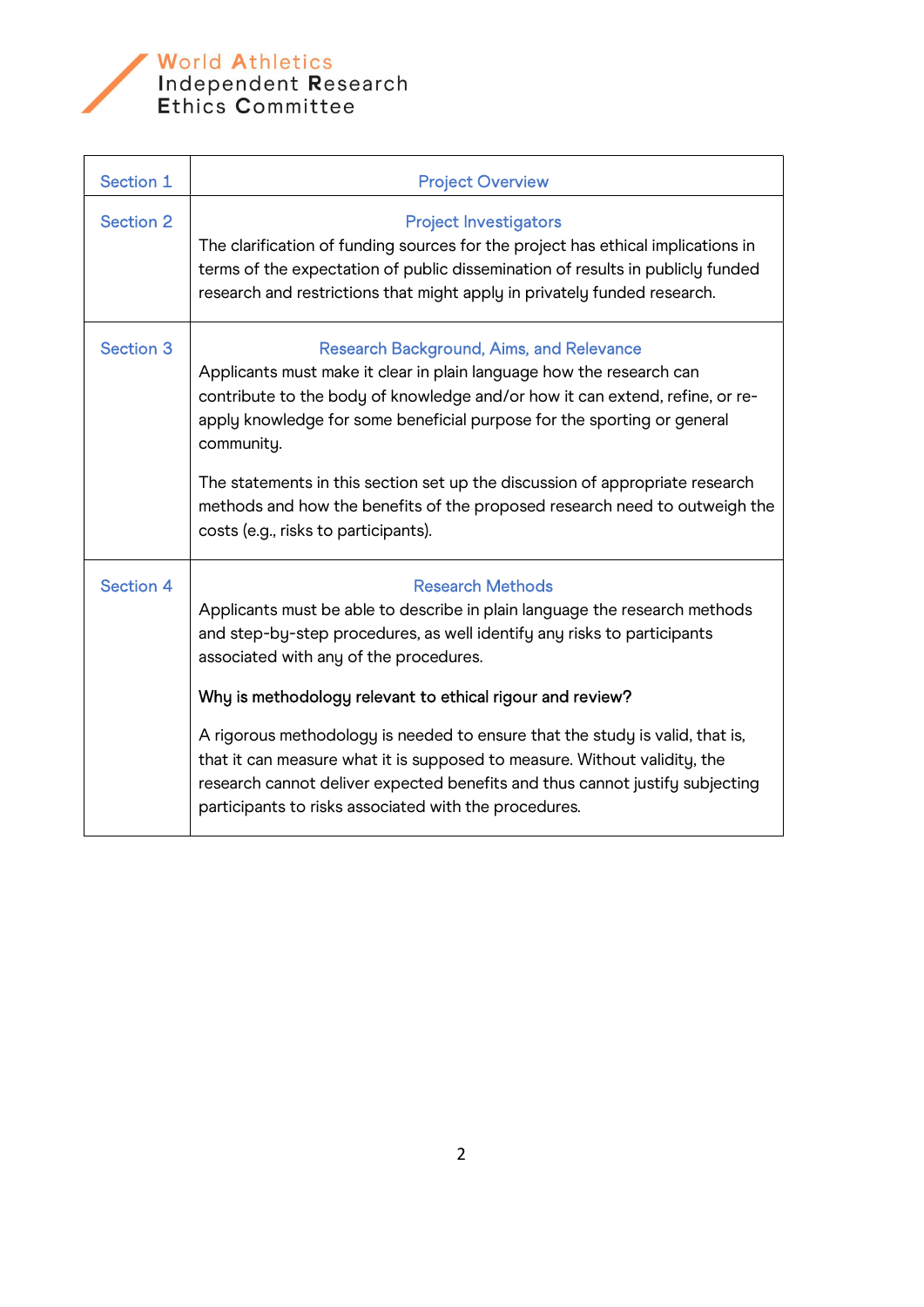

## World Athletics<br>Independent Research<br>Ethics Committee

|                  | <b>Ethical Risks and Safeguards</b>                                                                                            |
|------------------|--------------------------------------------------------------------------------------------------------------------------------|
| <b>Section 5</b> | What makes a research risk an ethical one?                                                                                     |
|                  | Ethical rigour involves the awareness and application of ethical principles. Here                                              |
|                  | are some ethical principles and related questions to ask yourself:                                                             |
|                  | Beneficence - obligation to produce good.                                                                                      |
|                  | Does your research produce original performance or health benefits                                                             |
|                  | for athletes?                                                                                                                  |
|                  | Does your research expand the body of knowledge or professional<br>$\bullet$                                                   |
|                  | practice?                                                                                                                      |
|                  | Does your research prioritize the health and well-being of                                                                     |
|                  | participants?                                                                                                                  |
|                  | Non-maleficence - obligation to do no harm                                                                                     |
|                  | Are you aware of the potential physical, psychological, social, or other                                                       |
|                  | risks associated with your research procedures?                                                                                |
|                  | Do you have procedures in place to prevent or minimize the likelihood<br>$\bullet$                                             |
|                  | of risks or harms to participants?                                                                                             |
|                  | Do the benefits of the research outweigh the costs (i.e., risks to<br>$\bullet$                                                |
|                  | participants)?                                                                                                                 |
|                  | Rights - responsibility to respect autonomy                                                                                    |
|                  | Are participants volunteering freely, that is, under no obligation or<br>$\bullet$                                             |
|                  | pressure (e.g., financial inducement, dependent relationship with                                                              |
|                  | researcher) at the time of recruitment?                                                                                        |
|                  | Are participants made aware of the research aims, methods, benefits,<br>$\bullet$                                              |
|                  | risks, and safeguards to ensure that consent is informed?                                                                      |
|                  | Are participants made aware that they are free to withdraw consent at                                                          |
|                  | any stage without having to explain themselves and without penalty?<br>Fairness - responsibility to treat participants equally |
|                  | Are some groups over-researched (e.g., male athletes)?                                                                         |
|                  | Are there certain conditions that warrant unequal treatment of                                                                 |
|                  | participants (e.g., consent from parent/guardian, translation of details                                                       |
|                  | of Consent form)?                                                                                                              |
|                  | Can the immediate benefits of research be made available to<br>$\bullet$                                                       |
|                  | participants in control or placebo groups?                                                                                     |
|                  | It is sometimes the case that researchers have put in place all the necessary                                                  |
|                  | safeguards, so believe that risks no longer exist to be reported. For purposes                                                 |
|                  | of WAIREC endorsement, it is important for researchers to demonstrate that                                                     |
|                  | they have identified the risks and explained how they are managed.                                                             |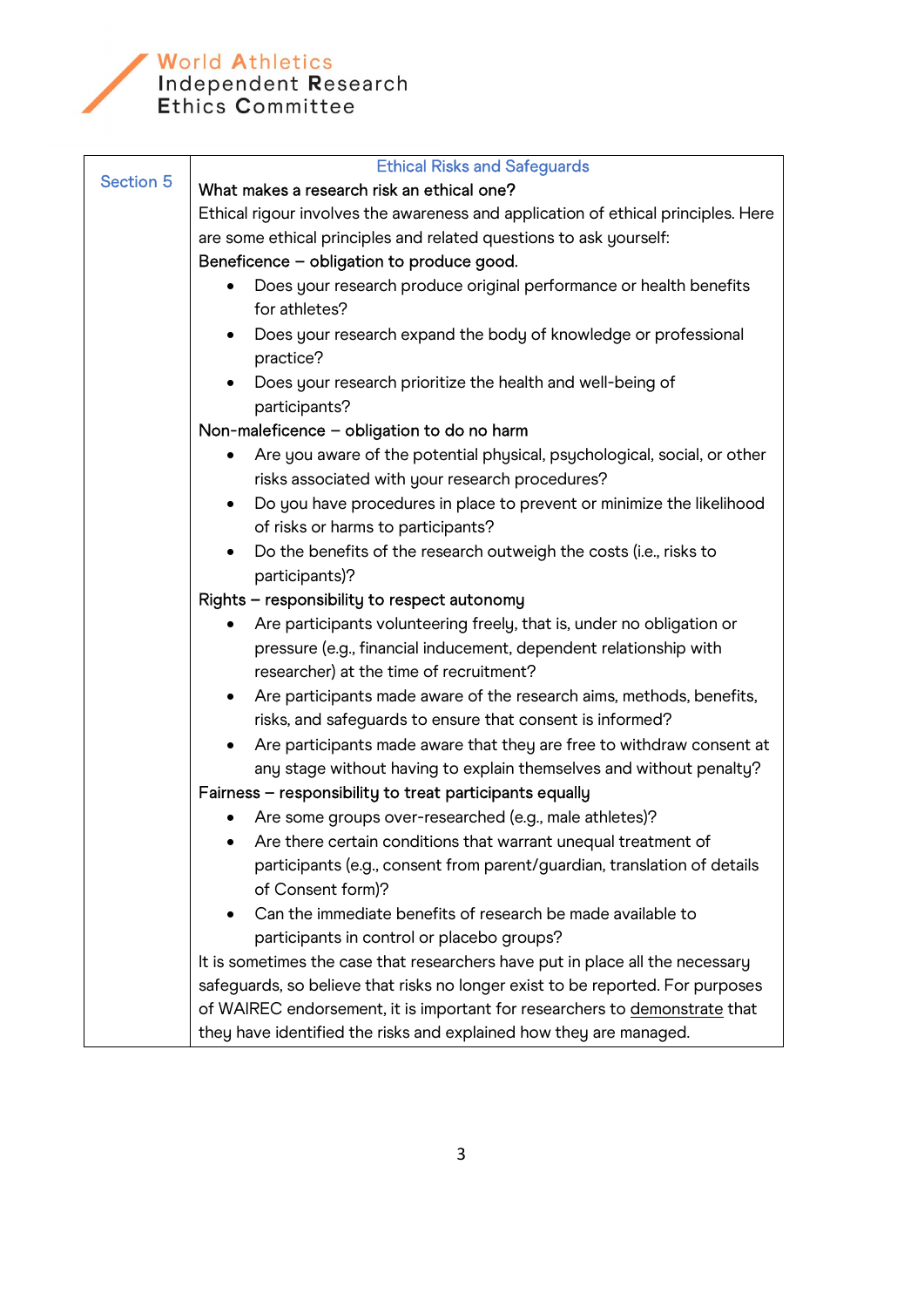

## World Athletics<br>Independent Research<br>Ethics Committee

| <b>Section 6</b> | <b>Attachments</b><br>Researchers need to ensure that the language used in recruitment notices<br>(e.g., posters, flyers, online ads) is concise and clear about the type of<br>participants, aim, method(s) and expected benefits (to participants and wider<br>community).                                                                                                                                                                                                                                                                                                              |
|------------------|-------------------------------------------------------------------------------------------------------------------------------------------------------------------------------------------------------------------------------------------------------------------------------------------------------------------------------------------------------------------------------------------------------------------------------------------------------------------------------------------------------------------------------------------------------------------------------------------|
|                  | The context is important, too, for recruitment should be done in a setting and<br>by someone where there is no pressure to participate. For example, a head<br>coach endorsing his or her own research project at a team meeting and then<br>encouraging athletes to sign up may be seen by athletes as pressure to<br>participate (to gain favour or avoid falling out of favour). It is important to<br>recognize potential role conflicts and how to ensure that recruitment is<br>independent of other relationships and commitments participants might have<br>with the researchers. |
|                  | The process of informed consent should involve both written statements and<br>verbal description about the group/institution undertaking the research and a<br>plain language explanation of project title, aims, methods, benefits, risks, and<br>safeguards, including contact details of Principal Researcher or support<br>person (e.g., GP, psychologist), if needed.                                                                                                                                                                                                                |
|                  | Care should be taken to ensure that the potential participant has sufficient<br>time to think about the information and have any questions answered before<br>committing to the research. Researchers should also be mindful of factors (e.g.,<br>level of language proficiency, vulnerable populations) that might inhibit<br>understanding, thus requiring additional support for the participant.                                                                                                                                                                                      |
|                  | The signed consent form should be stored in a way that cannot be directly<br>connected to the research data.                                                                                                                                                                                                                                                                                                                                                                                                                                                                              |